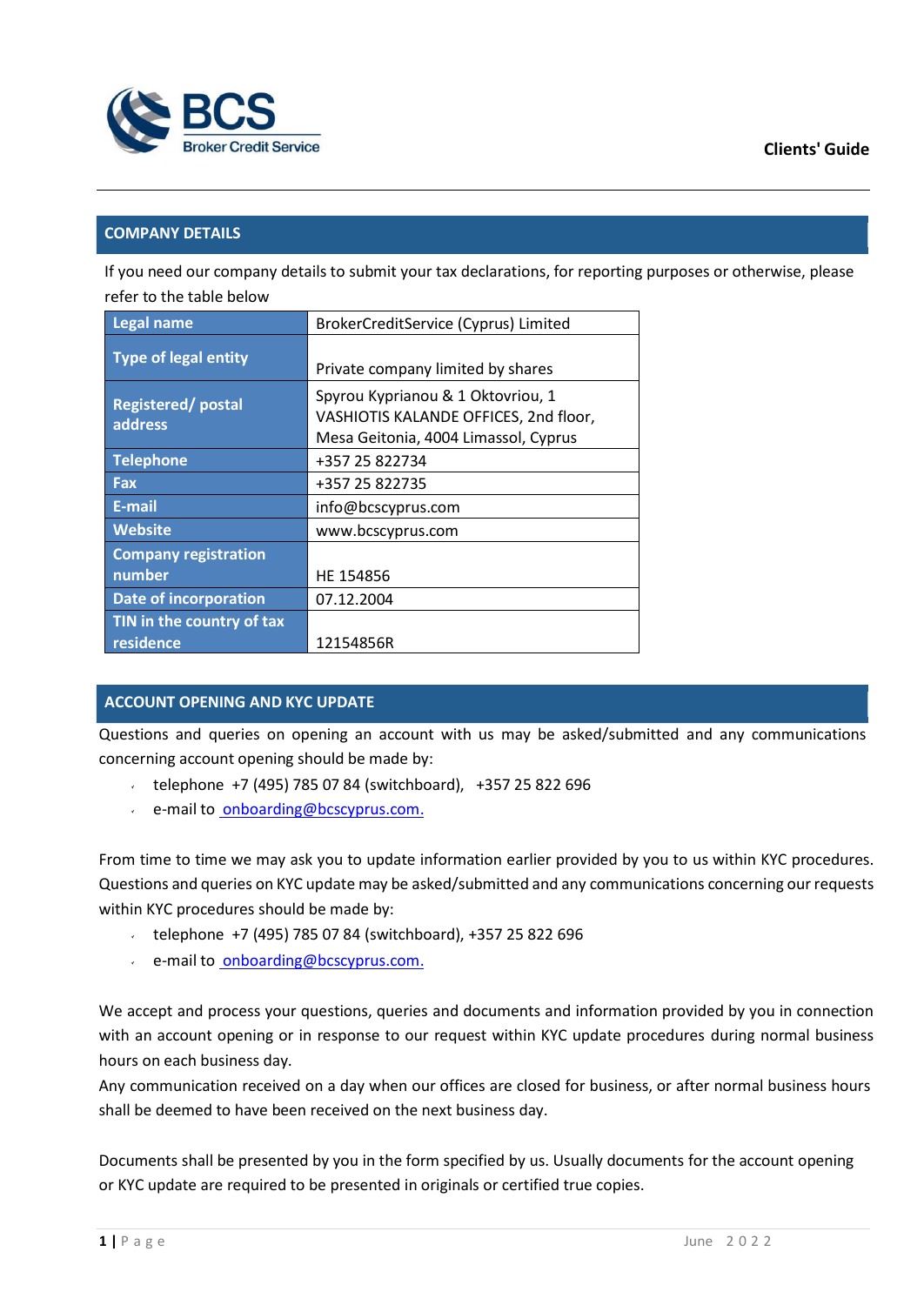We remind you that we have the right to refuse to open an account for you and/or to refuse to accept documents provided by you at our sole discretion. Please also note that we reserve the right to request provision of additional information and documentation.

## **TRADING DESKS**

We accept and execute your trading instructions during normal market trading hours (which may vary depending on which market the order is to be executed).

Trading instructions may be given by:

- telephone +7 (495) 785 07 84 (switchboard), +357 25 822 750
- e-mail to [clients@bcscyprus.com](mailto:clients@bcscyprus.com)
- $\angle$  E- Facility

Requests for open orders to be cancelled may be given by:

- $\cdot$  telephone +7 (495) 785 07 84 (switchboard), +357 25 822 750
- e-mail to [clients@bcscyprus.com](mailto:clients@bcscyprus.com)
- E- Facility

Please be notified that any open orders for transactions on NYSE, NYSE MKT, NYSE Arca, NASDAQ and other US stock exchanges shall be cancelled:

- at 8 pm (New York (US) summer time) or 7 pm (New York (US) winter time) on the day of the order submission, if the order is submitted before or at the specified time and provided that the day of the order submission is a trading day,
	- or
- at 8 pm (New York (US) summer time) or 7 pm (New York (US) winter time) on the trading day, immediately following the day of the order submission if the order is submitted after the specified time, or the day of the order submission is not a trading day.

However, we shall not undertake any liability if the order remains active and/or is executed after the time specified. Therefore, if you do not wish to proceed with the execution of the order, it is your responsibility to monitor the status of the order and cancel it timely.

We remind you that we have the right to refuse to take or act under any order or instruction or enter into any particular transaction or cancel your open order at our absolute discretion and without being obliged to justify such a decision to you.

To avoid refusal of your instructions and orders, please be aware of the most typical circumstances where we might refuse your instruction or order:

- a) your account does not hold sufficient cleared funds or financial Instruments or permitted collateral to satisfy all obligations, whether present, future or contingent in relation to the particular order, instruction or transaction;
- b) the instruction or the order does not contain all the required information, or does not comply with requirements regarding the form,
- c) where the instruction or order is provided by e-mail:
	- the quality of the attached soft copy is unsatisfactory and the instructions cannot be clearly read;
	- the instruction or order is sent from the e-mail address different from the one that is specified in the client questionnaire, duly signed and provided to us.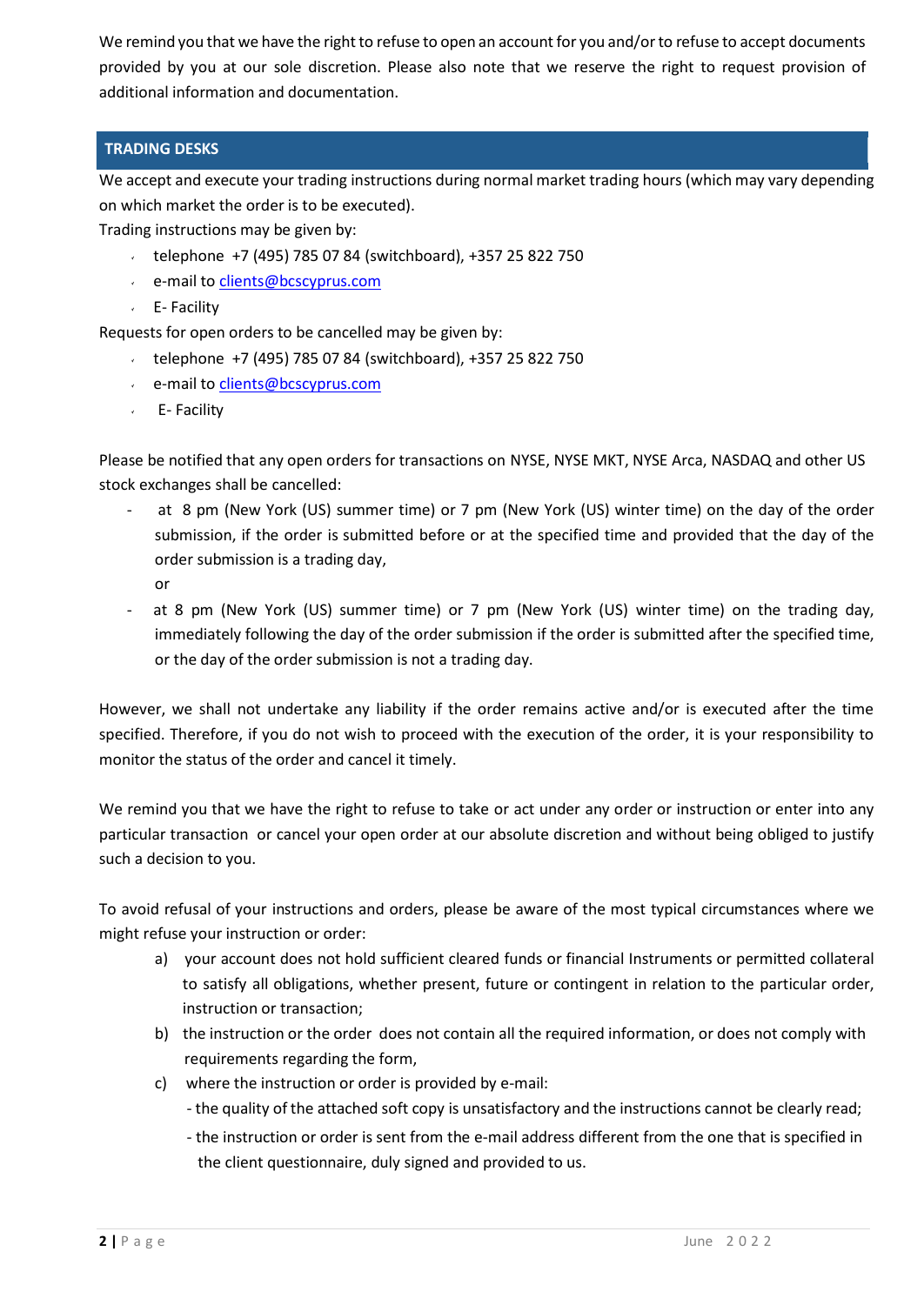Therefore, we kindly ask you to check balance of your account, ensure that you use the proper form and complete all the required fields of the form, verify the quality of the document attached to the e-mail and ensure it was sent from the proper e-mail.

## **STRUCTURED PRODUCTS**

Trading orders in relation to Structured Products may be given via e-mail [sp@bcscyprus.com](mailto:sp@bcscyprus.com)**,** and we will communicate with you in relation to Structured Products from the same e-mail address.

### **RISK MANAGEMENT**

We have the right to set trading limits to any trade which you may carry out with or through us at any time. You will be given notice of the trading limits applicable to you via e-mail or E- Facility.

Where we believe eligible collateral shall be transferred to us by you to recover your margin status to 'active' we will give you a single or collective margin call. Unless you promptly meet the margin call in accordance with its terms, your trading with us may be suspended or terminated.

Should you have any questions or queries regarding your trading limits or margin status, please, contact your relationship manager.

## **FUNDING YOUR ACCOUNT**

For funding your account, please, use the wire transferinstructions given below. Should you have any questions or queries, please, contact your relationship manager at [clients@bcscyprus.com.](mailto:clients@bcscyprus.com)

### **For residents of countries other than Russia:**

Russian rubles Beneficiary: BROKERCREDITSERVICE (CYPRUS) LIMITED ACC: 40807810600000007010 Receiving Bank: «BCS Bank» АО Address: 69 Prospekt Mira, bldg.1, 129110, Moscow, Russia BIC: 044525631 ACC with Intermediary Bank: 30101810145250000631 Intermediary Bank: Main Division of the Central Bank of the Russian Federation in Central Federal Region city of Moscow Payment Reference: CREDIT TO ACC. **clientCode** OF **clientNameENG** UNDER ISA **agrNumber** DD **agrDate**

### US dollars

Account Name: BrokerCreditService (Cyprus) Limited, Limassol, Cyprus

Account Number: 733251661

Bank: JPMORGAN CHASE BANK, NEW YORK, USA

SWIFT: CHASUS33

Payment Reference: CREDIT TO ACC. **clientCode** OF **clientNameENG** UNDER ISA **agrNumber** DD **agrDate**

Beneficiary: BrokerCreditService (Cyprus) Limited ACC: 77893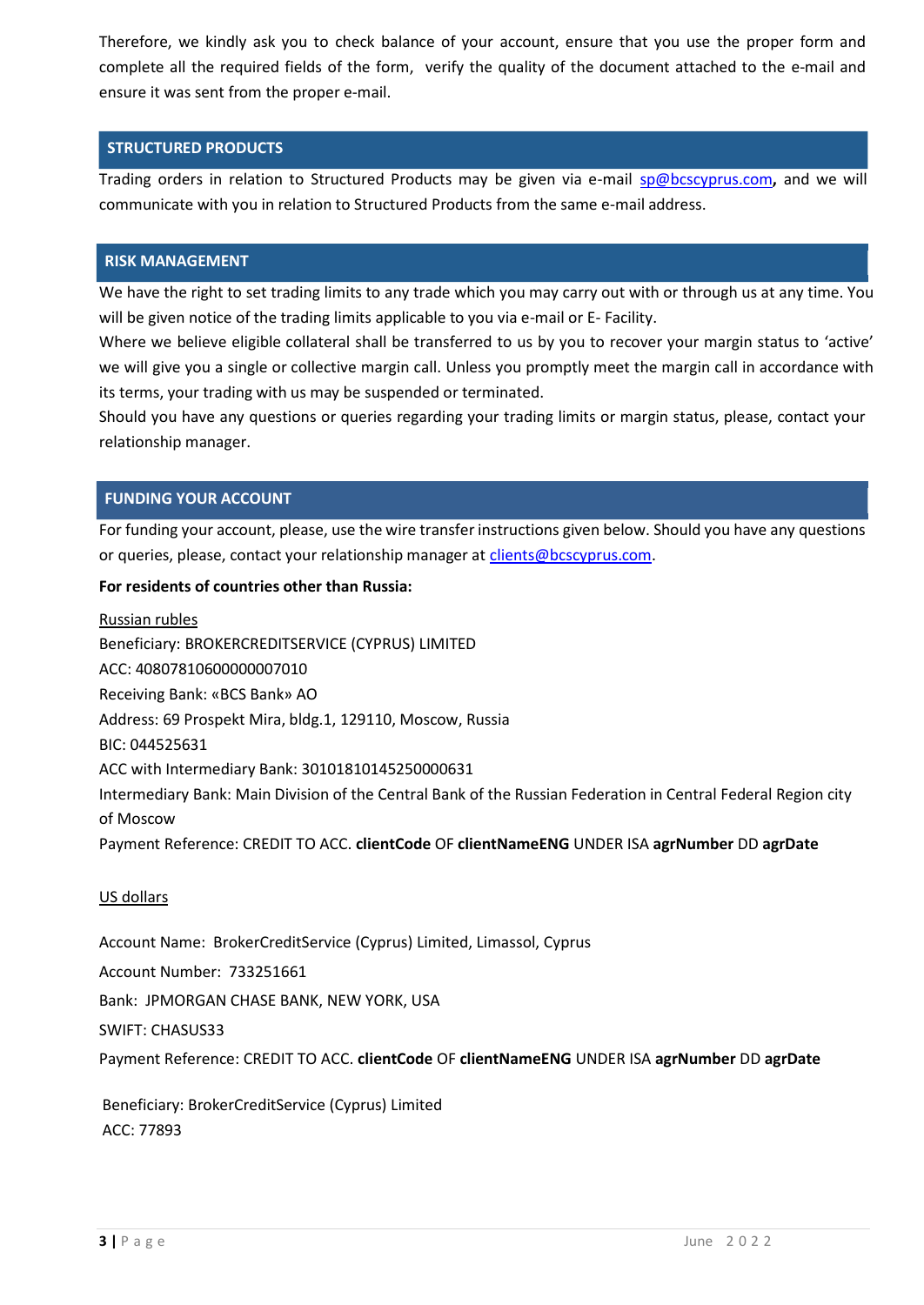IBAN: BE90 6877 7893 0032 Receiving Bank: Euroclear Bank SA/NV SWIFT: MGTCBEBEECL ACC with Intermediary Bank: 8900405139 Intermediary Bank: The Bank of New York Mellon New York, NY SWIFT: IRVTUS3NXXX Payment Reference: CREDIT TO ACC. **clientCode** OF **clientNameENG** UNDER ISA **agrNumber** DD **agrDate**

## **Euro**

Beneficiary: BrokerCreditService (Cyprus) Limited ACC: 77893 IBAN: BE05 6877 7893 4375 Receiving Bank: Euroclear Bank SA/NV SWIFT: MGTCBEBEECL Payment Reference: CREDIT TO ACC. **clientCode** OF **clientNameENG** UNDER ISA **agrNumber** DD **agrDate**

## **For residents of Russia:**

Russian rubles Beneficiary: BROKERCREDITSERVICE (CYPRUS) LIMITED ACC: 40807810600000007010 Receiving Bank: «BCS Bank» АО Address: 69 Prospekt Mira, bldg.1, 129110, Moscow, Russia BIC: 044525631 ACC with Intermediary Bank: 30101810145250000631 Intermediary Bank: Main Division of the Central Bank of the Russian Federation in Central Federal Region city of Moscow Payment Reference: CREDIT TO ACC. **clientCode** OF **clientNameENG** UNDER ISA **agrNumber** DD **agrDate**

## US dollars

Account Name: BrokerCreditService (Cyprus) Limited, Limassol, Cyprus Account Number: 733251661 Bank: JPMORGAN CHASE BANK, NEW YORK, USA SWIFT: CHASUS33 Payment Reference: CREDIT TO ACC. **clientCode** OF **clientNameENG** UNDER ISA **agrNumber** DD **agrDate**

Beneficiary: BrokerCreditService (Cyprus) Limited ACC: 77893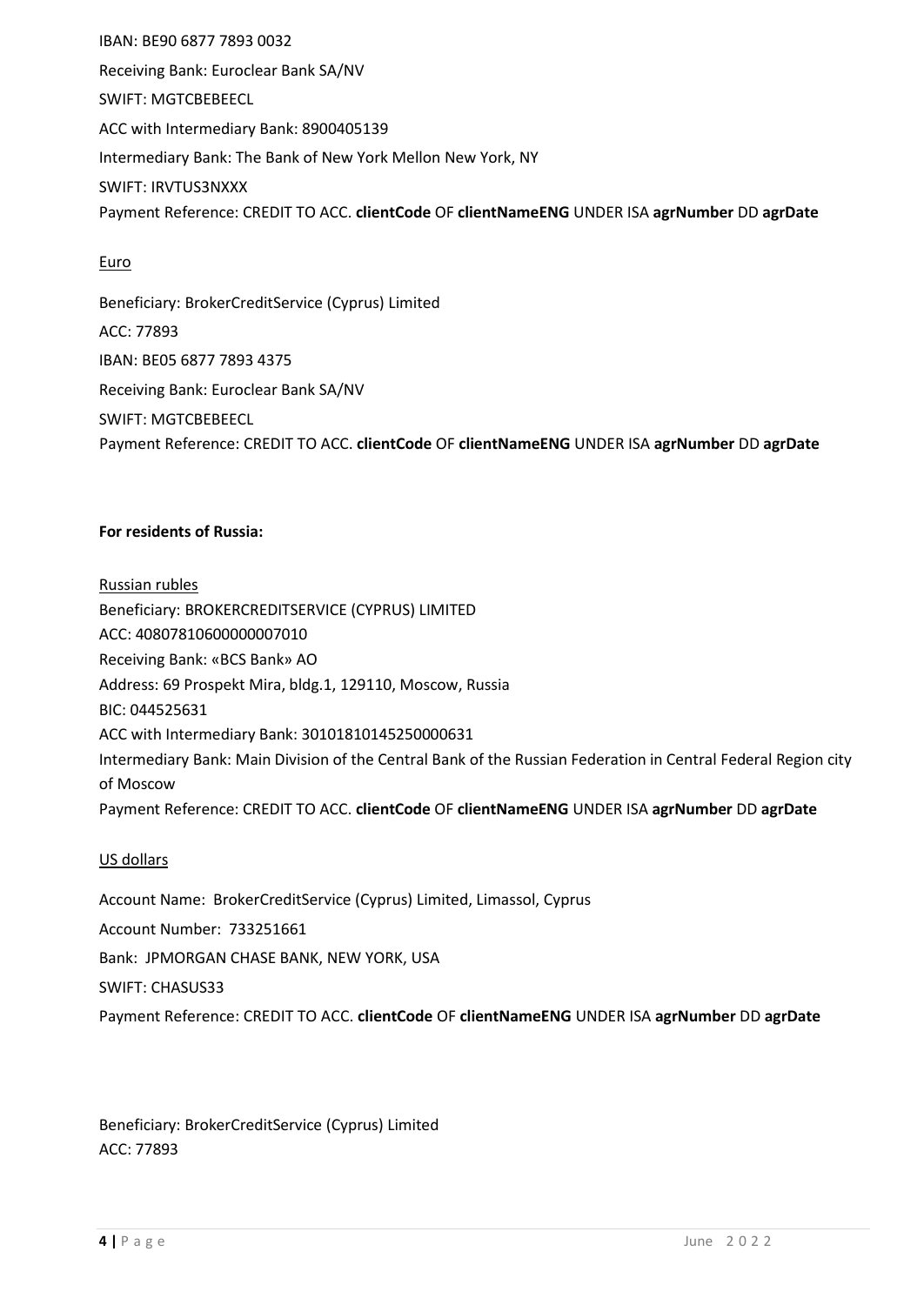IBAN: BE90 6877 7893 0032 Receiving Bank: Euroclear Bank SA/NV SWIFT: MGTCBEBEECL ACC with Intermediary Bank: 8900405139 Intermediary Bank: The Bank of New York Mellon New York, NY SWIFT: IRVTUS3NXXX Payment Reference: CREDIT TO ACC. **clientCode** OF **clientNameENG** UNDER ISA **agrNumber** DD **agrDate**

## Euro\*

Beneficiary: BROKERCREDITSERVICE (CYPRUS) LIMITED ACC: 40807978600000000001 Receiving Bank: «BCS Bank» АО Address: 69 Prospekt Mira, bldg.1, 129110, Moscow, Russia SWIFT: BCSBRU55 Payment Reference: CREDIT TO ACC. **clientCode** OF **clientNameENG** UNDER ISA **agrNumber** DD **agrDate**

Beneficiary: BrokerCreditService (Cyprus) Limited ACC: 77893 IBAN: BE05 6877 7893 4375 Receiving Bank: Euroclear Bank SA/NV SWIFT: MGTCBEBEECL Payment Reference: CREDIT TO ACC. **clientCode** OF **clientNameENG** UNDER ISA **agrNumber** DD **agrDate**

\* Crediting to the account, according to these details, is available only if the transfer is made from your account opened with «BCS Bank» АО

 To specify the capability of crediting funds to an account in Euro from an account in another bank, please send a request to [clients@bcscyprus.com](mailto:clients@bcscyprus.com)

## **INSTRUCTIONS AND REPORTS**

We accept and execute your instructions during normal business hours on each business day.

Any instruction received on a day when our offices are closed for business, or after normal business hours shall be deemed to have been received on the next business day.

Your instructions may only be fulfilled on a day when banks and depositories are open in the place where they conduct their business.

Sample instruction can be requested from your relationship manager at [clients@bcscyprus.com.](mailto:clients@bcscyprus.com) You may give us instructions to:

- $\sim$  settle delivery versus payment (DVP)
- $\sim$  settle receipt versus payment (RVP)
- $\sim$  settle delivery free (DF) (to transfer securities out of your account)
- $\sim$  settle receive free (RF) (to credit securities to your account)
- create or cancel depository receipts
- $\cdot$  transfer cash or securities between depositaries and brokers within broker account
- withdraw cash

All instructions shall be given in writing by e-mail at [clients@bcscyprus.com](mailto:clients@bcscyprus.com) or via E- Facility. All instructions given by e-mail shall be duly signed.

We execute all the instructions above (except for cash withdrawal with a positive balance defined further) within 3 business days upon receiving (if received before 12 a.m. UTC) plus all necessary time for clarification with the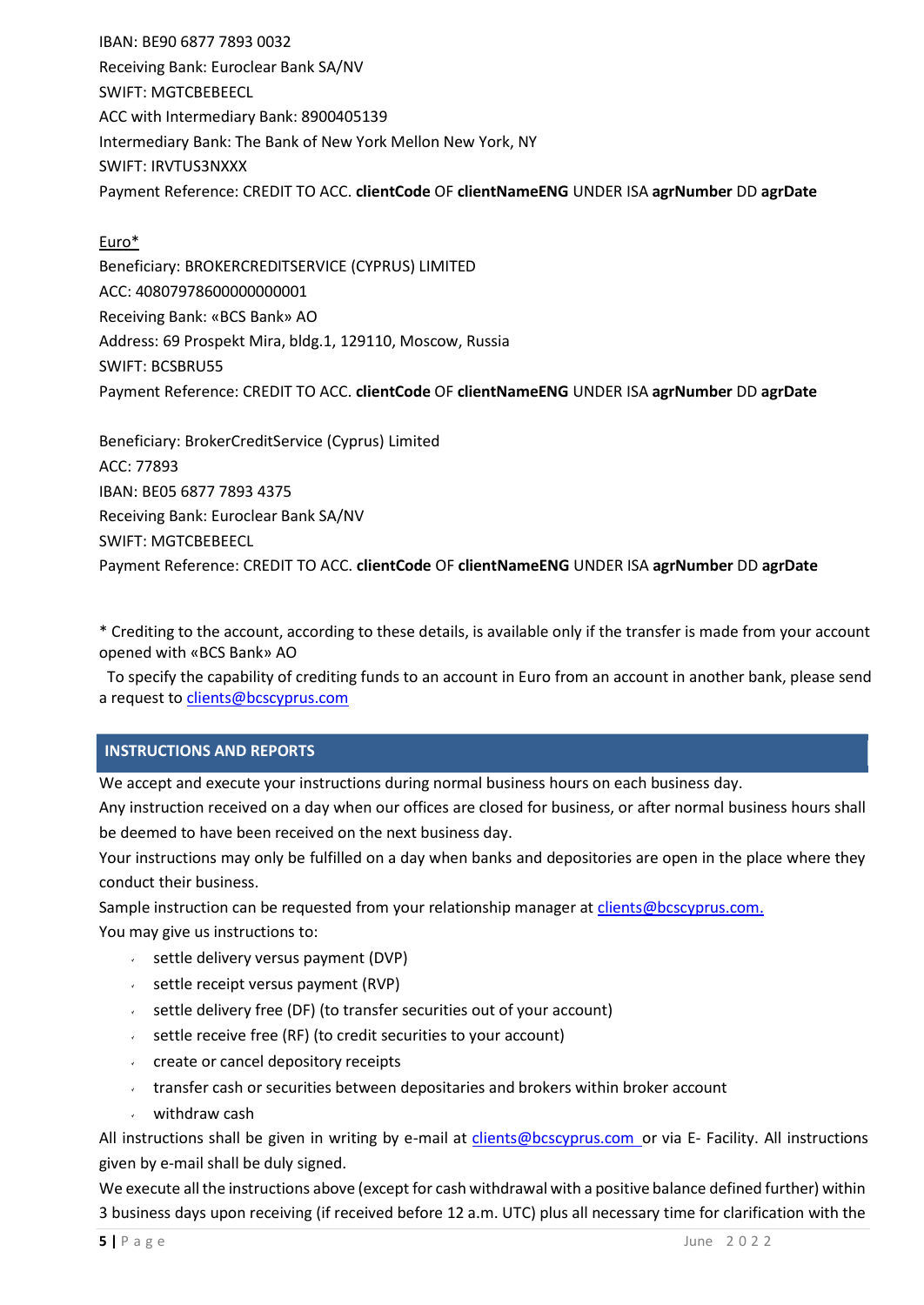parties in the nonstandard cases. Instructions received after 12 a.m. UTC are deemed to be placed the next business day with the same terms for execution.

Client instructions for cash withdrawal with the positive balance may be executed the next business day plus all necessary time for clarification with the parties in the nonstandard cases.

Instructions to settle delivery free and to settle receive free are valid until execution or cancellation.

The date of receiving the instructions prevails over date specified in the instruction.

### **Corporate Actions**

Unless otherwise specifically notified in relation to any corporate action, we process notices relating to the exercise of any rights or options by the market deadline (provided that we receive your instruction at least 5 business days prior such deadlines). You understand that where you fail to give timely notice, your instructions may be accepted and processed on a best effort basis only.

We remind you that we have the right to refuse to take or act under any order or instruction or enter into any particular transaction or cancel your open order at our absolute discretion and without being obliged to justify **such a decision to you.**

To avoid refusal of your instructions and orders, please be aware of the most typical circumstances where we might refuse your instruction or order:

a) your account does not hold sufficient cleared funds or financial Instruments or permitted collateral to satisfy all obligations, whether present, future or contingent in relation to the particular order, instruction or transaction;

b) the instruction or the order does not contain all the required information, or does not comply with requirements regarding the form,

c) where the instruction or order is provided by e-mail:

- the quality of the attached soft copy is unsatisfactory and the instructions cannot be clearly read;
- the instruction or order is sent from the e-mail address different from the one that is specified in the client questionnaire, duly signed and provided to us.

Therefore, we kindly ask you to check balance of your account, ensure that you use the proper form and complete all the required fields of the form, verify the quality of the document attached to the e-mail and ensure it was sent from the proper e-mail.

### **Confirmations, Statements and Reports**

Specific queries in respect of confirmations, statements and reports shall be addressed to [clients@bcscyprus.com.](mailto:clients@bcscyprus.com)

Should you have any other questions or queries, please, contact your relationship manager at [clients@bcscyprus.com.](mailto:clients@bcscyprus.com)

## **QUIK SET-UP AND INSTALLATION**

To install the software, create and register keys on our service, please, follow the below installation procedure. Install the programme:

Download QUIK package from the following page:

<http://bcscyprus.com/retail/software>

Extract and run .exe-file. Follow the instructions of Installation Wizard. Please remember the installation path. You will need it in the next step of this guidance. When the program is installed a new tag QUIK BCS will appear in Windows Start | Programs menu.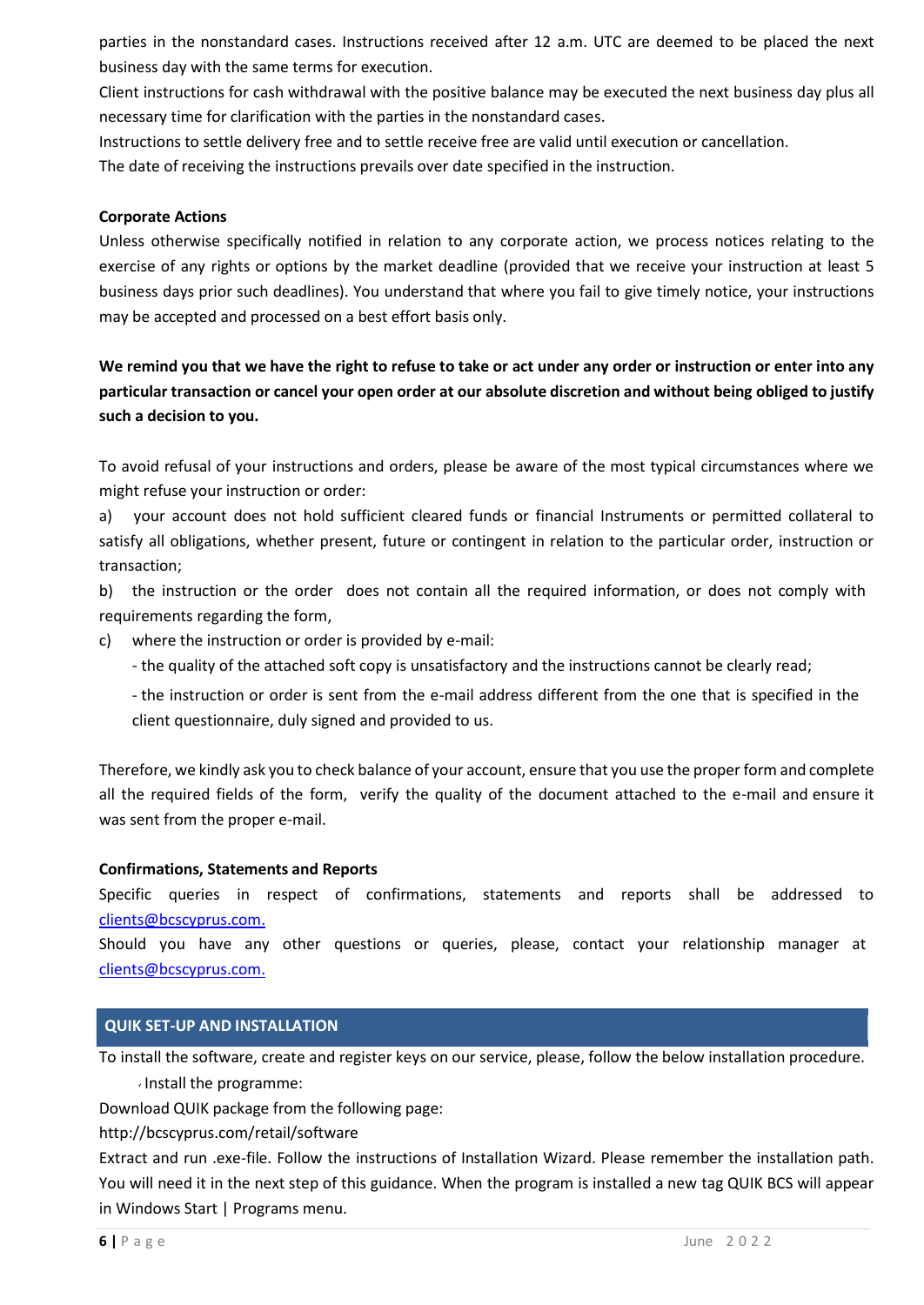## Create keys:

Keygen will be launched automatically after installation of QUIK. Otherwise, find it in Windows menu Start | Programs | QUIK BCS, start Key generation program and follow the instructions. If keys are successfully generated then in folder Keys (please see step 1) you will find two files: secring.txk (your private key) and pubring.txk (your public key).

## Register your keys on our server:

Please send the file pubring.txk to [quikreg@bcscyprus.com](mailto:quikreg@bcscyprus.com) in order to register your QUIK station and provide you access to the markets and market data. Please note we accept key files sent only from the authorised e-mail addresses. Please, specify your account number and the markets needed.

## Get QUIK connected to our server: After

receiving the registration confirmation:

Run QUIK BCS (using desktop shortcut or from Programs menu).

In "User Identification" window enter your login and password you used when creating key files. You will then see a pop-up window displaying that you are successfully connected.

Please make sure the following addresses and ports are allowed otherwise contact your network administrator (or network service provider) to allow the connection to IP address and Port:

91.207.78.204:15100

91.207.78.204:15200

195.226.204.208:15300

195.226.204.208:15208

For guidelines regarding QUIK terminal please refer to the System - Help menu in your terminal.

In order to help us to enhance processing your requests include your account number, name (or company name) and UID of your QUIK terminal every time you get in touch with your relationship manager or IT Support Team.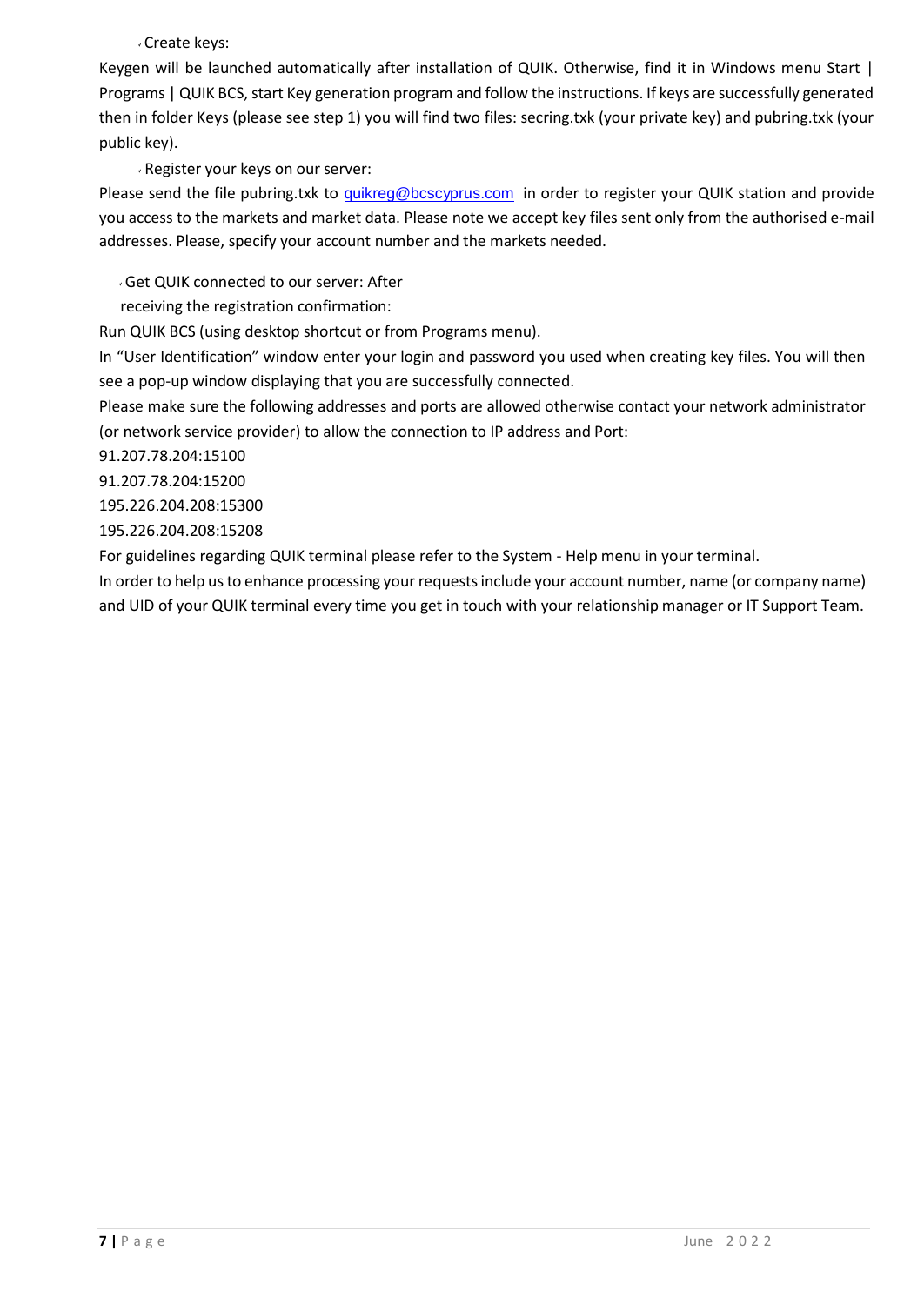## **Руководство для клиента**

### **ЮРИДИЧЕСКАЯ ИНФОРМАЦИЯ О КОМПАНИИ**

Если вам нужны юридические/контактные данные о нашей компании для ваших налоговых деклараций, отчетов или иных целей, пожалуйста, воспользуйтесь информацией из таблицы ниже

| <b>Юридическое</b>      |                                           |
|-------------------------|-------------------------------------------|
| наименование            | БРОКЕРКРЕДИТСЕРВИС (КИПР) ЛИМИТЕД         |
| Организационно-         | Частная компания с ответственностью,      |
| правовая форма          | ограниченной акциями                      |
|                         | Кипр, 4004 г. Лимассол, Меса Геитония,    |
| Юридический/почтовый    | пр-т Спиру Киприану&ул. 1-ого Октября, д. |
| адрес                   | 1, «ВАШИОТИС КАЛАНДЕ ОФИСЕС», 2-ой        |
|                         | этаж                                      |
| <b>Телефон</b>          | +357 25 822734                            |
| Факс                    | +357 25 822735                            |
| E-mail                  | info@bcscyprus.com                        |
| Веб-сайт                | www.bcscyprus.com                         |
| Регистрационный номер   |                                           |
| компании                |                                           |
|                         | HE 154856                                 |
| Дата регистрации        | 07.12.2004                                |
| ИНН в стране налогового |                                           |
| резидентства            | 12154856R                                 |

## **ОТКРЫТИЕ СЧЕТА И ОБНОВЛЕНИЕ ДАННЫХ В РАМКАХ ПРОЦЕДУРЫ «ЗНАЙ СВОЕГО КЛИЕНТА» (KYC)**

По вопросам открытия счета Вы можете обращаться, используя следующие контакты:

- телефон +7 (495) 785 07 84 (коммутатор), +357 25 822 696
- по электронной почте [onboarding@bcscyprus.com](mailto:onboarding@bcscyprus.com)

Время от времени мы можем просить вас обновить информацию, ранее предоставленную вами в рамках процедур KYC.

По вопросам обновления данных Вы можете обращаться, используя следующие контакты:

- телефон +7 (495) 785 07 84 (коммутатор), +357 25 822 696
- по электронной почте [onboarding@bcscyprus.com](mailto:onboarding@bcscyprus.com)

Мы принимаем и обрабатываем ваши вопросы, запросы, документы и информацию, предоставленные вами в связи с открытием счета или в ответ на наш запрос в рамках процедур обновления KYC в течение рабочих часов в любой рабочий день.

Любое сообщение, полученное в день, когда наши офисы закрыты для работы, или в нерабочее время, считается полученным на следующий рабочий день.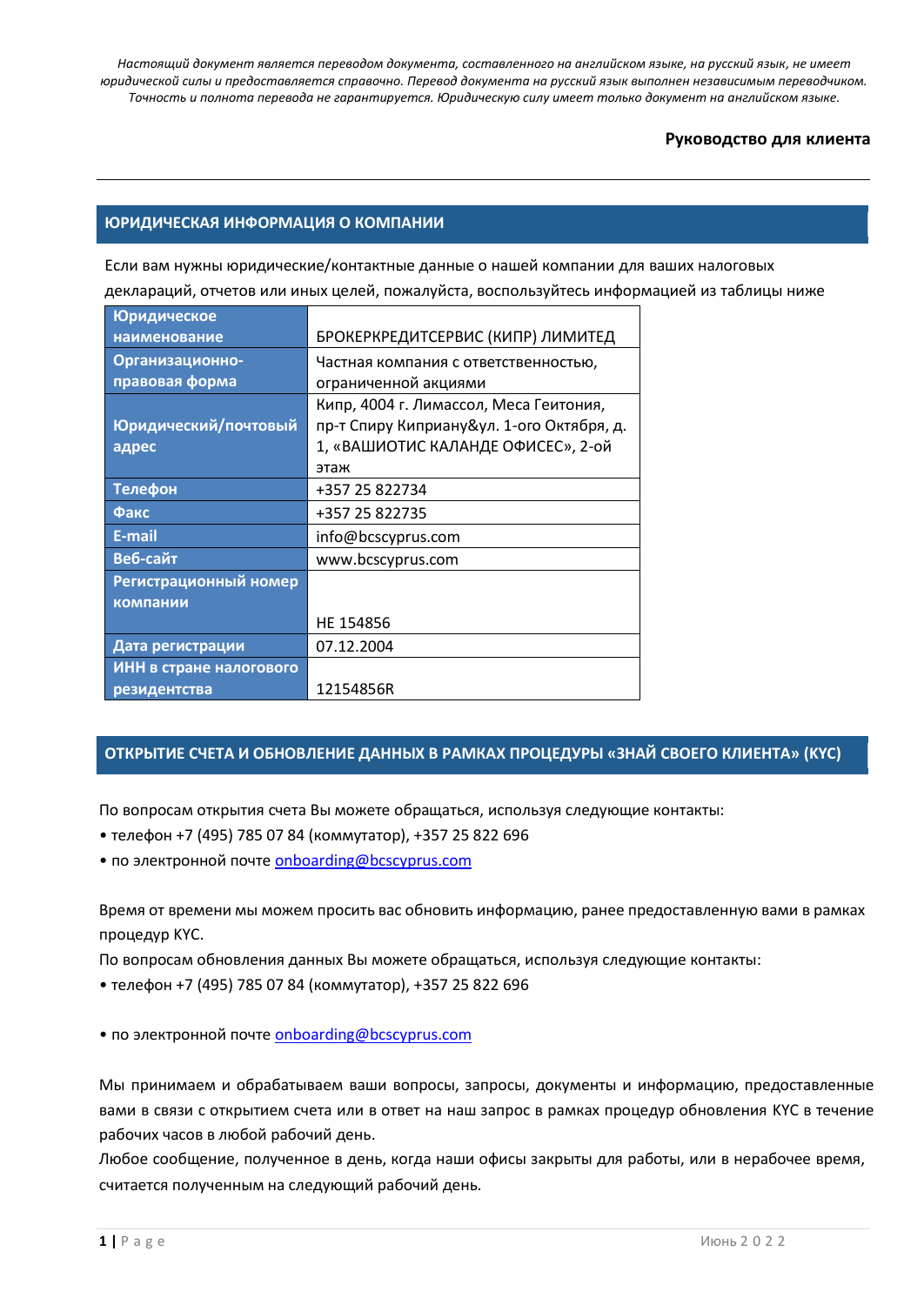Документы должны быть предоставлены вами по установленной нами форме. Обычно документы для открытия счета или обновления KYC должны быть представлены в оригиналах или заверенных копиях.

Напоминаем, что мы оставляем за собой право отказать вам в открытии счета и / или не принять предоставленные вами документы по нашему собственному усмотрению. Также обратите внимание, что мы оставляем за собой право запросить дополнительную информацию и документацию.

## **ОТДЕЛЫ ТОРГОВЫХ ОПЕРАЦИЙ**

Мы принимаем и исполняем ваши торговые поручения в течение часов работы рынка (которые могут меняться в зависимости от того, на каком рынке исполняется поручение). Торговые поручения могут передаваться по:

телефону +7 (495) 785 07 84 (коммутатор), +357 25 822 750

- $\sim$  электронной почте по адресу [clients@bcscyprus.com](mailto:clients@bcscyprus.com)
- Электронному устройству

Запросы на отмену невыполненных поручений могут направляться по:

- телефону +7 (495) 785 07 84 (switchboard), +357 25 822 750
- **В электронной почте по адресу [clients@bcscyprus.com](mailto:clients@bcscyprus.com)**
- Электронному устройству

Обратите внимание, что любые невыполненные поручения на совершение сделок на NYSE, NYSE MKT, NYSE Arca, NASDAQ и других фондовых биржах США, отменяются:

- в 20:00 (Нью-Йорк (США), летнее время) или 19:00 (Нью-Йорк (США), зимнее время) в день подачи поручения, если поручение было подано до или в указанное время и при условии, что днем подачи поручения является торговый день,

# или

- в 20:00 (Нью-Йорк (США), летнее время) или 19:00 (Нью-Йорк (США), зимнее время) в торговый день, непосредственно следующий за днем подачи поручения, если поручение подано после указанного времени, или день подачи поручения не является торговым днем.

Однако мы не принимаем на себя ответственность в случае, если поручение остается активным и/или будет исполнено после указанного времени. В связи с этим, если Вы не желаете, чтобы поручение было исполнено, Вы следует самостоятельно отслеживать статус поручения и своевременного отменить его.

Напоминаем вам, что мы вправе отказаться от принятия или исполнения поручения или инструкции, или отменить невыполненное поручение по нашему усмотрению и без объяснения причин.

Чтобы избежать отказа в выполнении ваших инструкций и поручений, обратите внимание на наиболее типичные обстоятельства, при которых мы можем отклонить вашу инструкцию или поручение:

а) на вашем счете нет достаточных средств, финансовых инструментов или разрешенного обеспечения для выполнения всех обязательств, будь то настоящих, будущих или условных, в отношении определенного поручения, инструкции или сделки;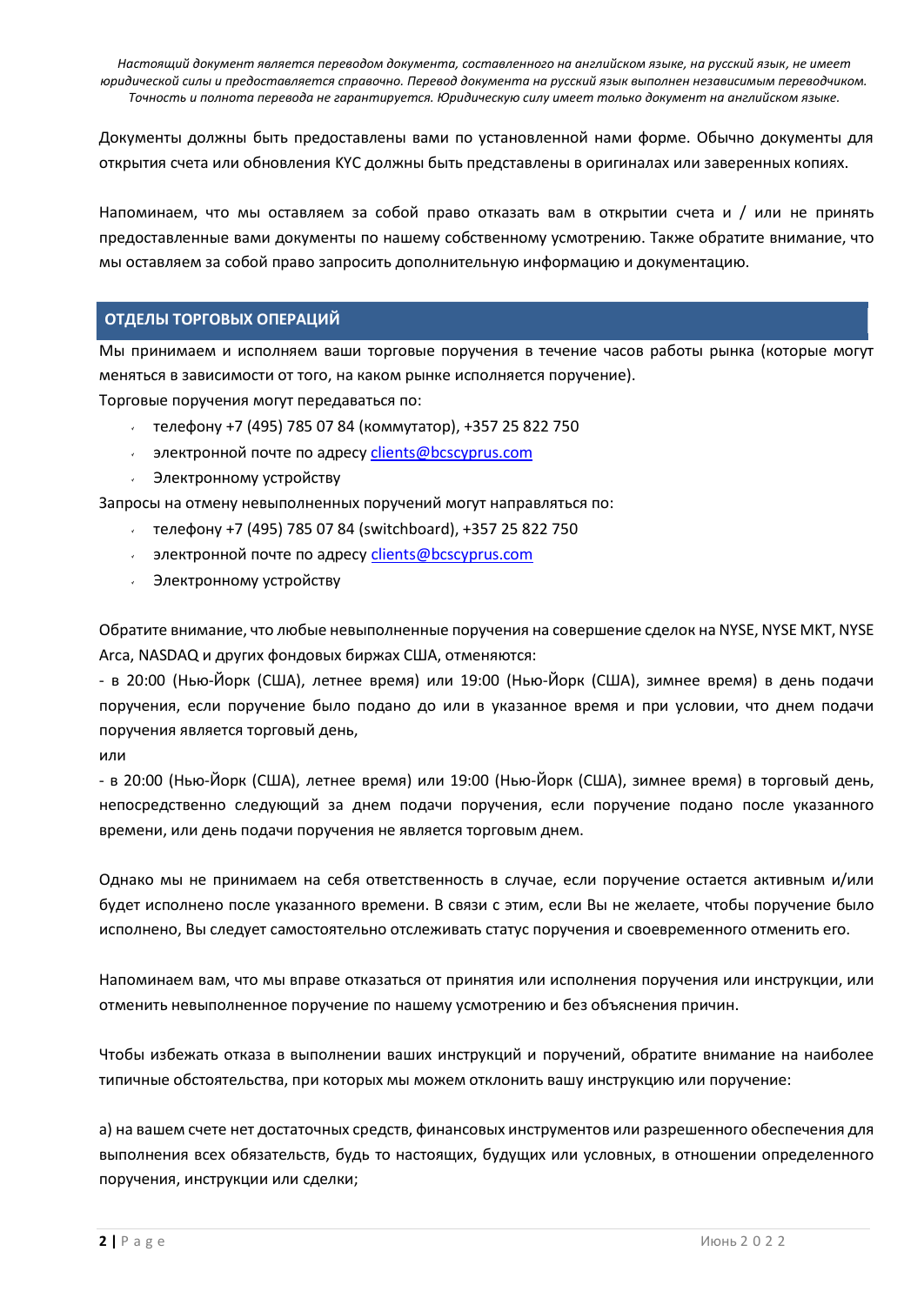б) инструкция или поручение не содержат всей необходимой информации или не соответствуют требованиям к форме,

c) если инструкция или поручение направлены по электронной почте:

- качество прилагаемой электронной копии неудовлетворительное, инструкции нечитаемы;

- инструкция или поручение направляется с адреса электронной почты, отличного от указанного в анкете клиента, должным образом подписанной и предоставленной нам.

Поэтому мы убедительно просим вас проверить баланс вашего счета, убедиться, что вы используете правильную форму и заполнить все обязательные поля формы, проверить качество документа, прикрепленного к электронному письму, и убедиться, что он был направлен с правильного адреса электронной почты.

### **СТРУКТУРНЫЕ ПРОДУКТЫ**

Торговые поручения в отношении Структурных Продуктов могут быть поданы по электронной почте: [sp@bcscyprus.com,](mailto:sp@bcscyprus.com) информацию о структурных продуктах вы также будете получать с указанного адреса.

#### **УПРАВЛЕНИЕ РИСКАМИ**

Мы вправе устанавливать торговые лимиты в отношении любой сделки, которую вы можете в любое время совершить через нас или с нами. Вам будет направлено уведомление о применимых к вам торговых лимитах по электронной почте или посредством Электронного устройства.

Если мы установим, что для поддержания вашего статуса маржинальности на уровне «активный», вам необходимо довнести средства, мы направим вам единичный или коллективный маржин колл. До тех пор пока вы не удовлетворите условия маржин колла, ваши торговые операции будут приостановлены или прекращены.

В случае возникновения вопросов в отношении установленных торговых лимитов или статуса маржинальности, пожалуйста, обращайтесь к вашему клиентскому менеджеру.

#### **ВНЕСЕНИЕ СРЕДСТВ НА СЧЕТ**

Для внесения средств на ваш счет, пожалуйста, используйте приведенные ниже реквизиты для осуществления безналичных платежей. В случае возникновения вопросов, пожалуйста, обращайтесь к вашему клиентскому менеджеру или по адресу [clients@bcscyprus.com.](mailto:clients@bcscyprus.com)

#### **Для резидентов стран, отличных от России:**

В российских рублях Получатель: БРОКЕРКРЕДИТСЕРВИС (КИПР) ЛИМИТЕД Счет: 40807810600000007010 Банк получателя: АО «БКС Банк» Адрес: 129110, Москва, пр. Мира, 69, стр. 1 БИК: 044525631 Кор/счет: 30101810145250000631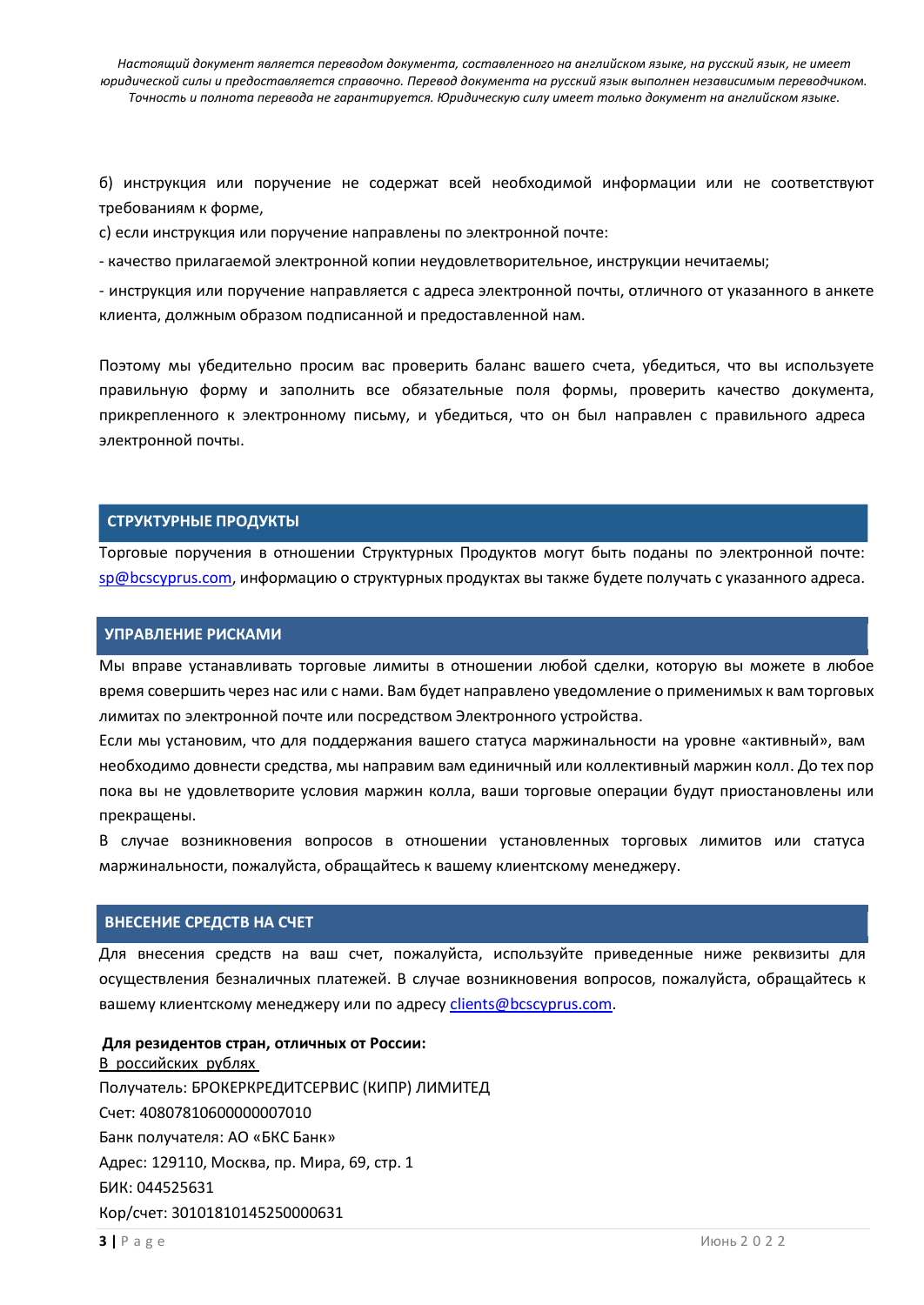Банк-посредник: Главное управление Центрального банка Российской Федерации по Центральному федеральному округу

Назначение платежа: внесение на счет [НОМЕР] [ФИО] на основании [Соглашение об оказании инвестиционных услуг] [НОМЕР] от [ДД.MM.ГГГГ]

## Доллары США

Наименование счета: BrokerCreditService (Cyprus) Limited, Limassol, Cyprus Номер счета: 733251661 Банк: JPMORGAN CHASE BANK, NEW YORK, USA SWIFT: CHASUS33 Назначение платежа: внесение на счет [НОМЕР] [ФИО] на основании [Соглашение об оказании инвестиционных услуг] [НОМЕР] от [ДД.MM.ГГГГ]

Получатель: БРОКЕРКРЕДИТСЕРВИС (КИПР) ЛИМИТЕД Счет: 77893 IBAN: BE90 6877 7893 0032 Банк получателя: Euroclear Bank SA/NV SWIFT: MGTCBEBEECL Счет в банке-посреднике: 8900405139 Банк-посредник: The Bank of New York Mellon New York, NY SWIFT: IRVTUS3NXXX Назначение платежа: внесение на счет [НОМЕР] [ФИО] на основании [Соглашение об оказании инвестиционных услуг] [НОМЕР] от [ДД.MM.ГГГГ]

### ЕВРО

Получатель: БРОКЕРКРЕДИТСЕРВИС (КИПР) ЛИМИТЕД Счет: 77893 IBAN: BE05 6877 7893 4375 Банк получателя: Euroclear Bank SA/NV SWIFT: MGTCBEBEECL Назначение платежа: внесение на счет [НОМЕР] [ФИО] на основании [Соглашение об оказании инвестиционных услуг] [НОМЕР] от [ДД.MM.ГГГГ]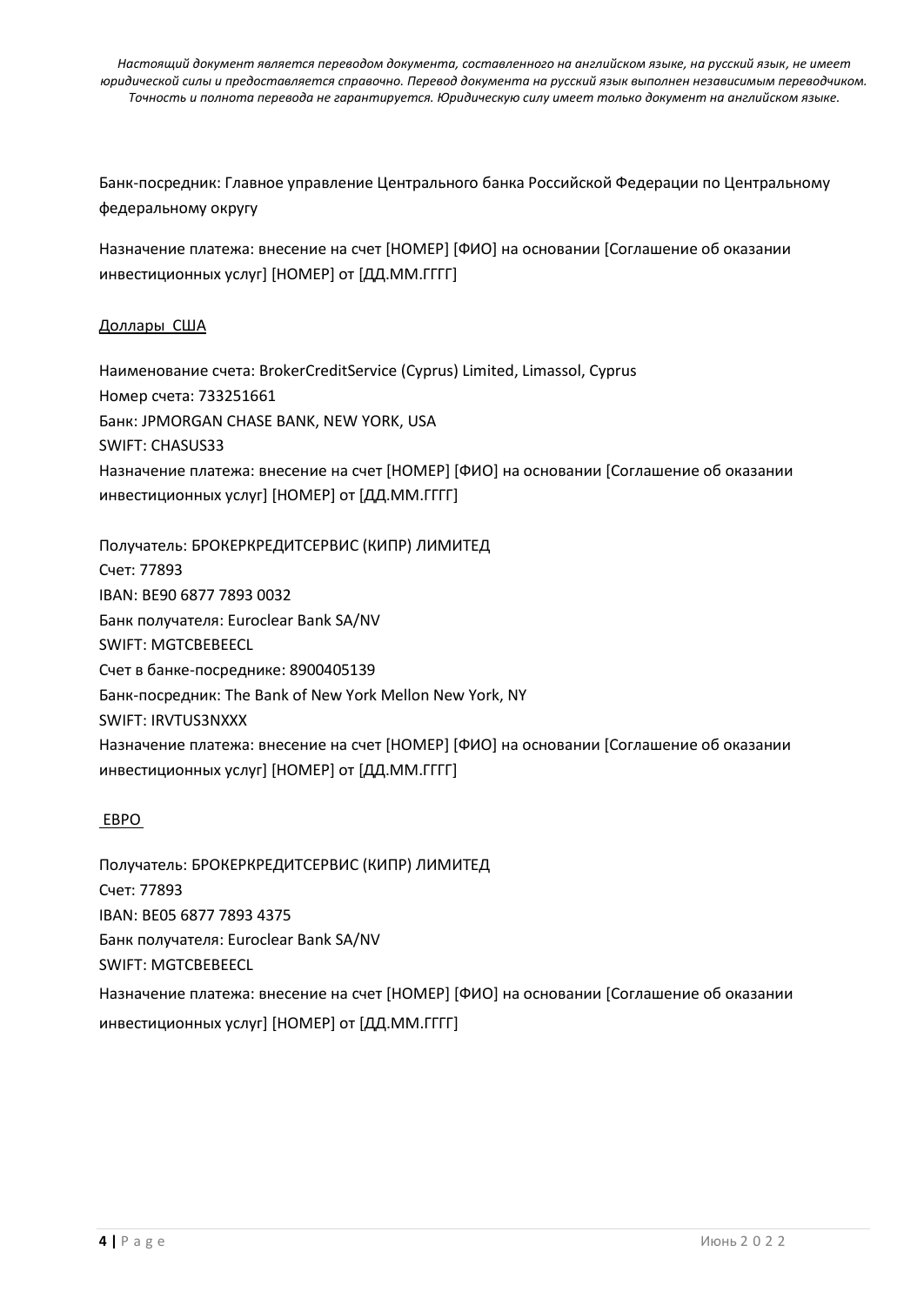### **Для резидентов России:**

#### В российских рублях

Получатель: БРОКЕРКРЕДИТСЕРВИС (КИПР) ЛИМИТЕД Счет: 40807810600000007010 Банк получателя: АО «БКС Банк» Адрес: 129110, Москва, пр. Мира, 69, стр. 1 БИК: 044525631 Кор/счет: 30101810145250000631 Банк-посредник: Главное управление Центрального банка Российской Федерации по Центральному федеральному округу Назначение платежа: внесение на счет [НОМЕР] [ФИО] на основании [Соглашение об оказании инвестиционных услуг] [НОМЕР] от [ДД.MM.ГГГГ]

### Доллары США

Наименование счета: BrokerCreditService (Cyprus) Limited, Limassol, Cyprus Номер счета: 733251661 Банк: JPMORGAN CHASE BANK, NEW YORK, USA SWIFT: CHASUS33 Назначение платежа: внесение на счет [НОМЕР] [ФИО] на основании [Соглашение об оказании инвестиционных услуг] [НОМЕР] от [ДД.MM.ГГГГ]

Получатель: БРОКЕРКРЕДИТСЕРВИС (КИПР) ЛИМИТЕД Счет: 77893 IBAN: BE90 6877 7893 0032 Банк получателя: Euroclear Bank SA/NV SWIFT: MGTCBEBEECL Счет в банке-посреднике: 8900405139 Банк-посредник: The Bank of New York Mellon New York, NY SWIFT: IRVTUS3NXXX Назначение платежа: внесение на счет [НОМЕР] [ФИО] на основании [Соглашение об оказании инвестиционных услуг] [НОМЕР] от [ДД.MM.ГГГГ]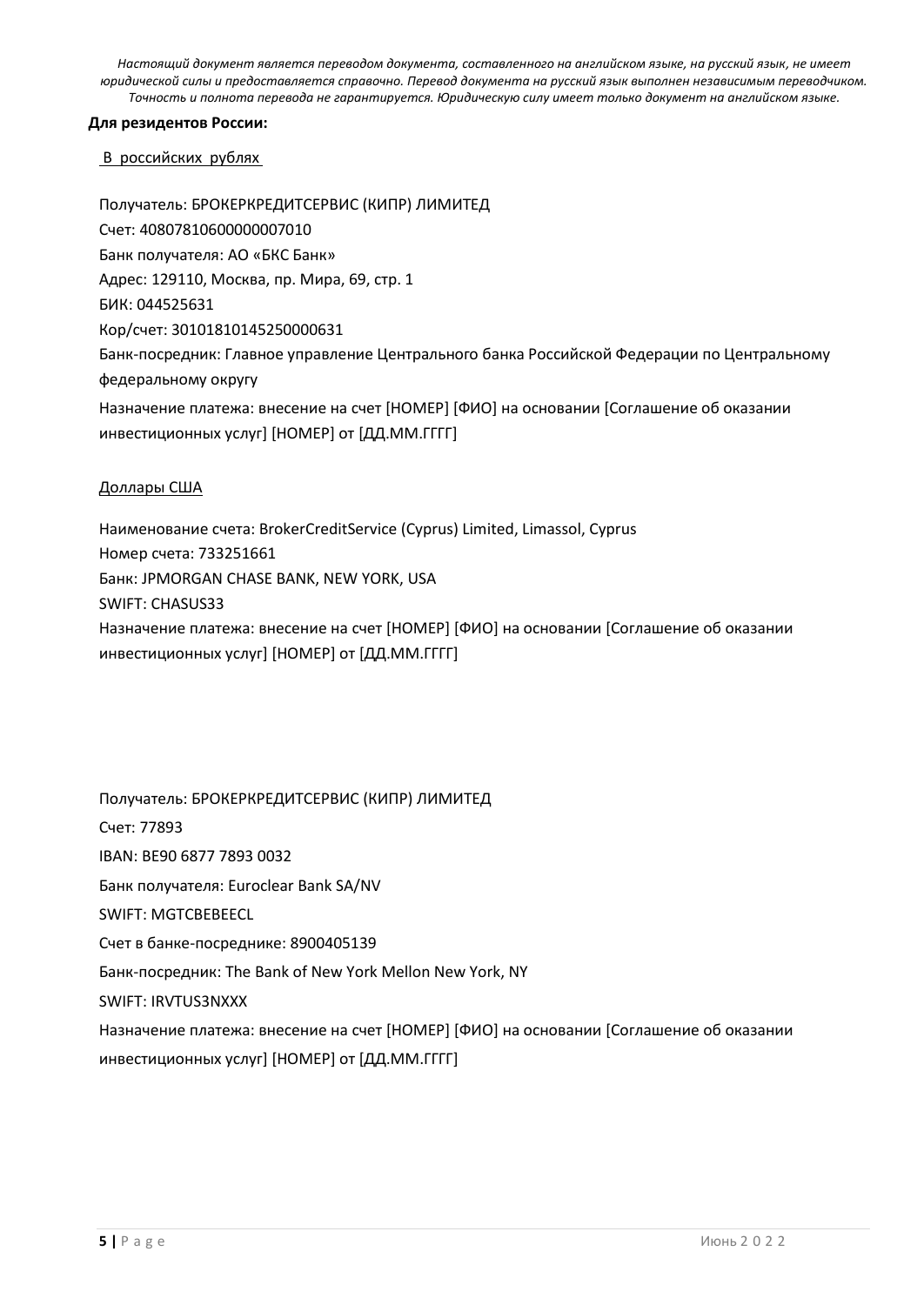## ЕВРО\*

Получатель: БРОКЕРКРЕДИТСЕРВИС (КИПР) ЛИМИТЕД Счет: 40807978600000000001 Банк получателя: АО «БКС Банк» Адрес: 129110, г. Москва, Проспект Мира, д. 69, строение 1 SWIFT: BCSBRU55 Назначение платежа: внесение на счет [НОМЕР] [ФИО] на основании [Соглашение об оказании инвестиционных услуг] [НОМЕР] от [ДД.MM.ГГГГ]

Получатель: БРОКЕРКРЕДИТСЕРВИС (КИПР) ЛИМИТЕД Счет: 77893 IBAN: BE05 6877 7893 4375 Банк получателя: Euroclear Bank SA/NV SWIFT: MGTCBEBEECL Назначение платежа: внесение на счет [НОМЕР] [ФИО] на основании [Соглашение об оказании инвестиционных услуг] [НОМЕР] от [ДД.MM.ГГГГ]

\* Зачисление на счет, по данным реквизитам, доступно только при переводе средств с вашего счета, открытого в АО «БКС Банк»

Возможность зачисления на счет Евро со счета в другом банке, уточняйте, пожалуйста, отправив запрос по электронной почте на [clients@bcscyprus.com](mailto:clients@bcscyprus.com)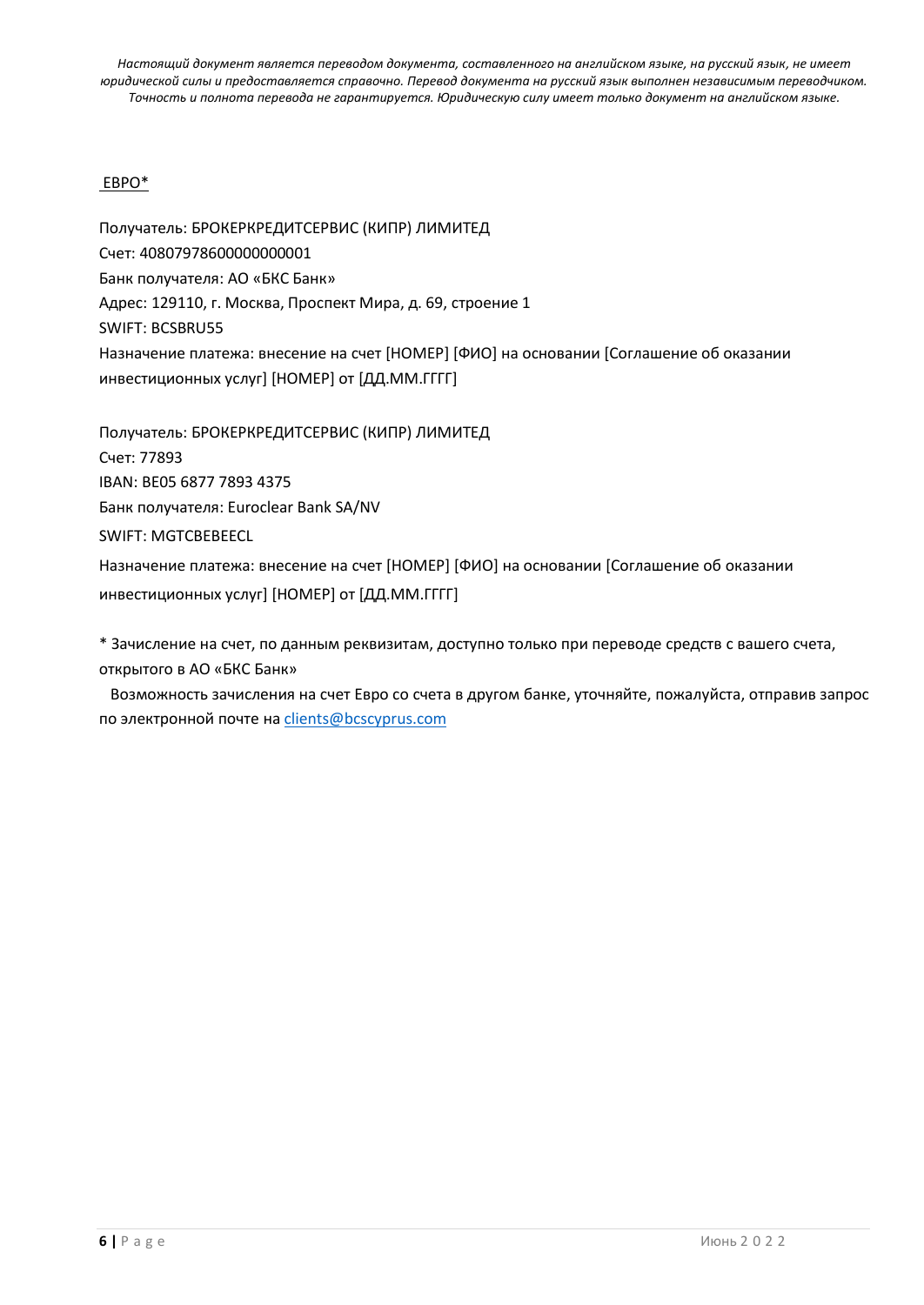### **ПОРУЧЕНИЯ И ОТЧЕТЫ**

Мы принимаем и исполняем ваши поручения в течение рабочих часов в любой рабочий день.

Любые поручения, полученные в день, когда наши офисы закрыты или после окончания рабочего времени, считаются полученными на следующий рабочий день.

Ваши поручения могут исполняться только в дни, когда банки и депозитарии открыты в месте ведения их деятельности.

Форму поручения вы можете запросить у вашего клиентского менеджера, направив сообщение по адресу [clients@bcscyprus.com.](mailto:clients@bcscyprus.com)

Вы можете направлять поручения на:

- Расчеты в форме оплата против платежа (DVP)
- Расчеты в форме расписка против платежа (RVP)
- Расчеты в форме безвозмездной поставки (DF) (вывод бумаг с вашего счета)
- Расчеты в форме безвозмездного получения (RF) (зачисление бумаг на ваш счет)
- Выпуск или отмену депозитарных расписок
- Перевод денежных средств или ценных бумаг между депозитариями и брокерами на брокерский счет
- Вывод денежных средств

Поручения должны направляться в письменной форме на электронную почту [clients@bcscyprus.com](mailto:clients@bcscyprus.com) или посредством Электронного устройства. Все поручения, направляемые посредством электронной почты, должны быть соответствующим образом подписаны.

Мы исполняем все вышеупомянутые поручения (за исключением вывода денежных средств при положительном балансе счета, процедура в отношении которого описана ниже) в течение 3 рабочих дней после получения соответствующего поручения (если такое поручение получено ранее 12.00 UTC) плюс время, требуемое для уточнений в нестандартных ситуациях. Поручения, полученные после 12.00 UTC, будут считаться полученными на следующий рабочий день на условиях исполнения, указанных в поручении.

Клиентские поручения на вывод денежных средств при положительном балансе счета могут быть исполнены в следующий рабочий день, плюс время, требуемое для уточнений в нестандартных ситуациях. Поручения на вывод бумаг с вашего счета и зачисление бумаг на ваш счет действуют до их исполнения или отмены.

Дата получения поручений имеет преимущественное значение по отношению к дате, указанной в поручении.

#### **Корпоративные действия**

Если прямо не указано иное в отношении любого корпоративного действия, мы передаем уведомления на реализацию любых прав в соответствии со сроками, установленными на рынке (при условии получения вашего поручения не менее чем за 5 рабочих дней до истечения такого срока). Вы осознаете, что если вы не подали поручение своевременно, ваше поручение может быть принято и перенаправлено в максимально сжатые сроки, но по мере возможностей.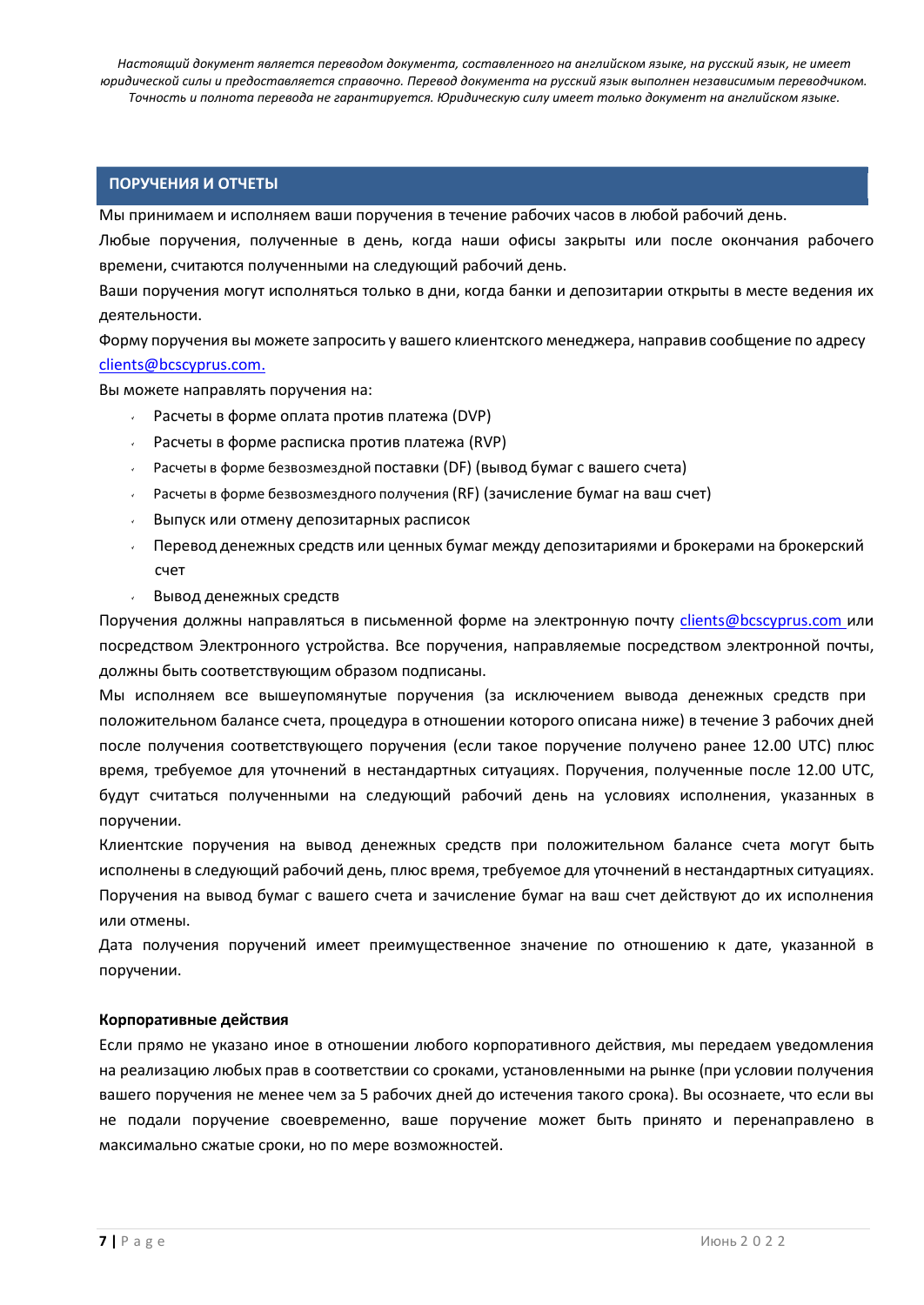## **Напоминаем вам, что мы вправе отказаться от принятия или исполнения поручения или инструкции, или отменить невыполненное поручение по нашему усмотрению и без объяснения причин.**

Чтобы избежать отказа в выполнении ваших инструкций и поручений, обратите внимание на наиболее типичные обстоятельства, при которых мы можем отклонить вашу инструкцию или поручение:

а) на вашем счете нет достаточных средств, финансовых инструментов или разрешенного обеспечения для выполнения всех обязательств, будь то настоящих, будущих или условных, в отношении определенного поручения, инструкции или сделки;

б) инструкция или поручение не содержат всей необходимой информации или не соответствуют требованиям к форме,

c) если инструкция или поручение направлены по электронной почте:

- качество прилагаемой электронной копии неудовлетворительное, инструкции нечитаемы;

- инструкция или поручение направляется с адреса электронной почты, отличного от указанного в анкете клиента, должным образом подписанной и предоставленной нам.

Поэтому мы убедительно просим вас проверить баланс вашего счета, убедиться, что вы используете правильную форму и заполнить все обязательные поля формы, проверить качество документа, прикрепленного к электронному письму, и убедиться, что он был направлен с правильного адреса электронной почты.

#### **Подтверждения, Выписки и Отчеты**

Запросы в отношении подтверждений, выписок и отчетов должны направляться по адресу [clients@bcscyprus.com.](mailto:clients@bcscyprus.com)

В случае возникновения вопросов, пожалуйста, обращайтесь к вашему клиентскому менеджеру или по адресу [clients@bcscyprus.com.](mailto:clients@bcscyprus.com)

### **УСТАНОВКА QUIK**

Для установки программного обеспечения, генерации ключей, пожалуйста, действуйте в соответствии с нижеприведенной процедурой.

Установка программного обеспечения:

Скачайте пакет QUIK со следующей страницы:

### <http://bcscyprus.com/retail/software>

Извлеките и запустите .exe-file. следуйте инструкциям Мастера установки («Installation Wizard»). Пожалуйста, запомните порядок установки. Вам это потребуется на следующих этапах настоящего руководства. После установки программы ярлык QUIK BCS появится в меню Windows Start | Programs.

Генерация ключей:

Генерация ключей должна начаться автоматически после установки QUIK. В ином случае, пройдите по пути Windows menu Start | Programs | QUIK BCS, запустите программу генерации Ключа и следуйте инструкциям. Если ключи успешно сгенерированы, в папке Ключи (пожалуйста, см. шаг 1) вы найдете два файла: secring.txk (ваш личный ключ) и pubring.txk (ваш публичный ключ).

Регистрация ваших ключей на нашем сервере: